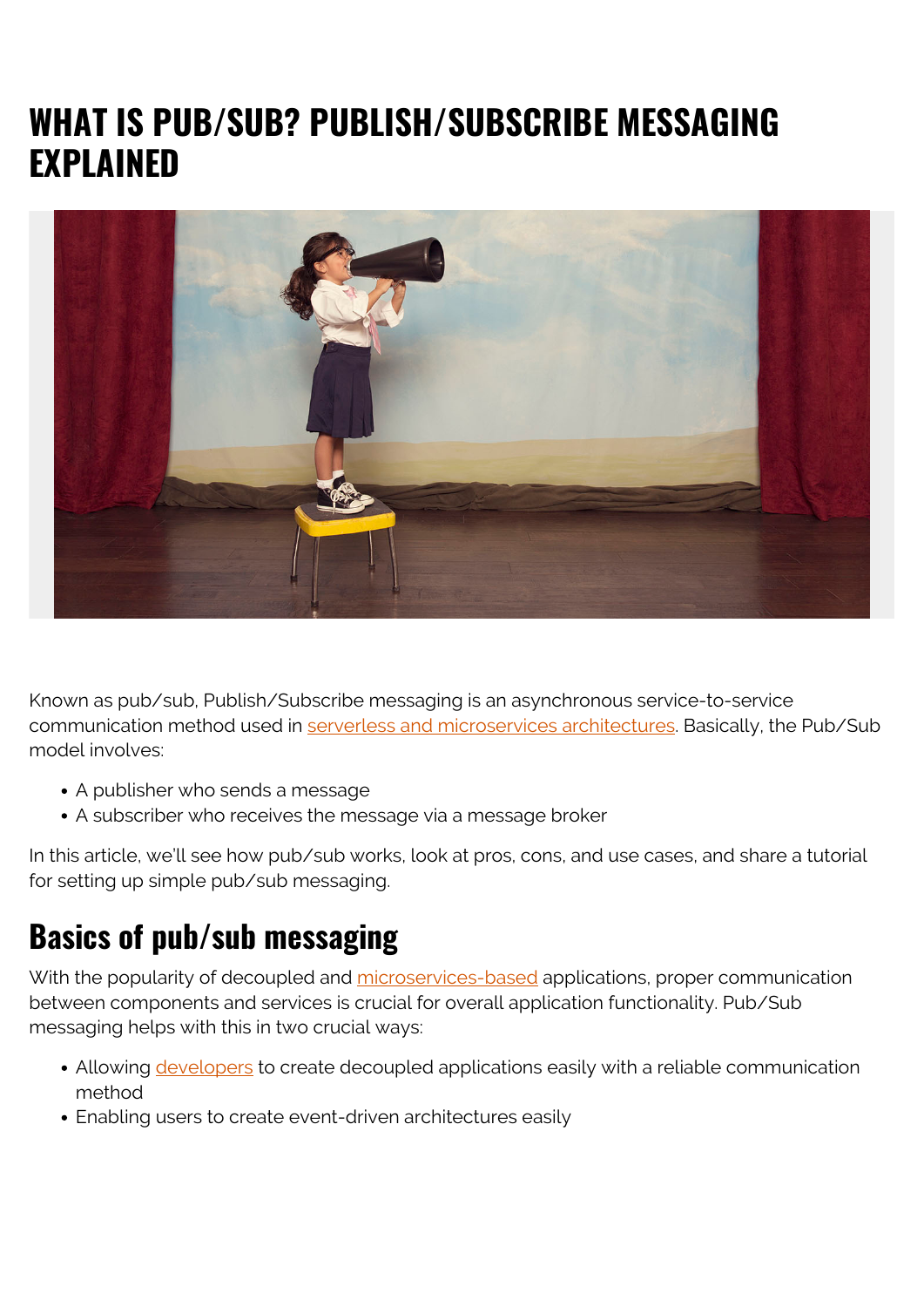

A pub/sub model allows messages to be broadcasted asynchronously across multiple sections of the applications.

The core component that facilitates this functionality is something called a Topic. The publisher will push messages to a Topic, and the Topic will instantly push the message to all the subscribers. This is what differentiates the Pub/Sub model from traditional message brokers, where a message queue will batch individual messages until a user or service requests these messages and retrieves them.

Whatever the message is in the Pub/Sub model, it will be automatically pushed to all the subscribers. The only exception is user-created policies for subscribers that will filter out messages.

This approach makes it possible to create event-driven services without constantly querying a message queue for messages. It also enables developers to create different isolated functions using the same message (data) that can be executed parallelly with the ability to serve multiple subscribers.

The Pub/Sub pattern isolates publishers from subscribers so that publishers do not need to know where the message is being used while the subscriber does not need to know about the publisher. This helps to improve the overall security of the application organically.

# **Advantages of publish/subscribe pattern**

A distributed microservices-based application developed using the pub/sub pattern benefits a whole organization, from software architects to QA engineers.

Here are the advantages of pub/sub: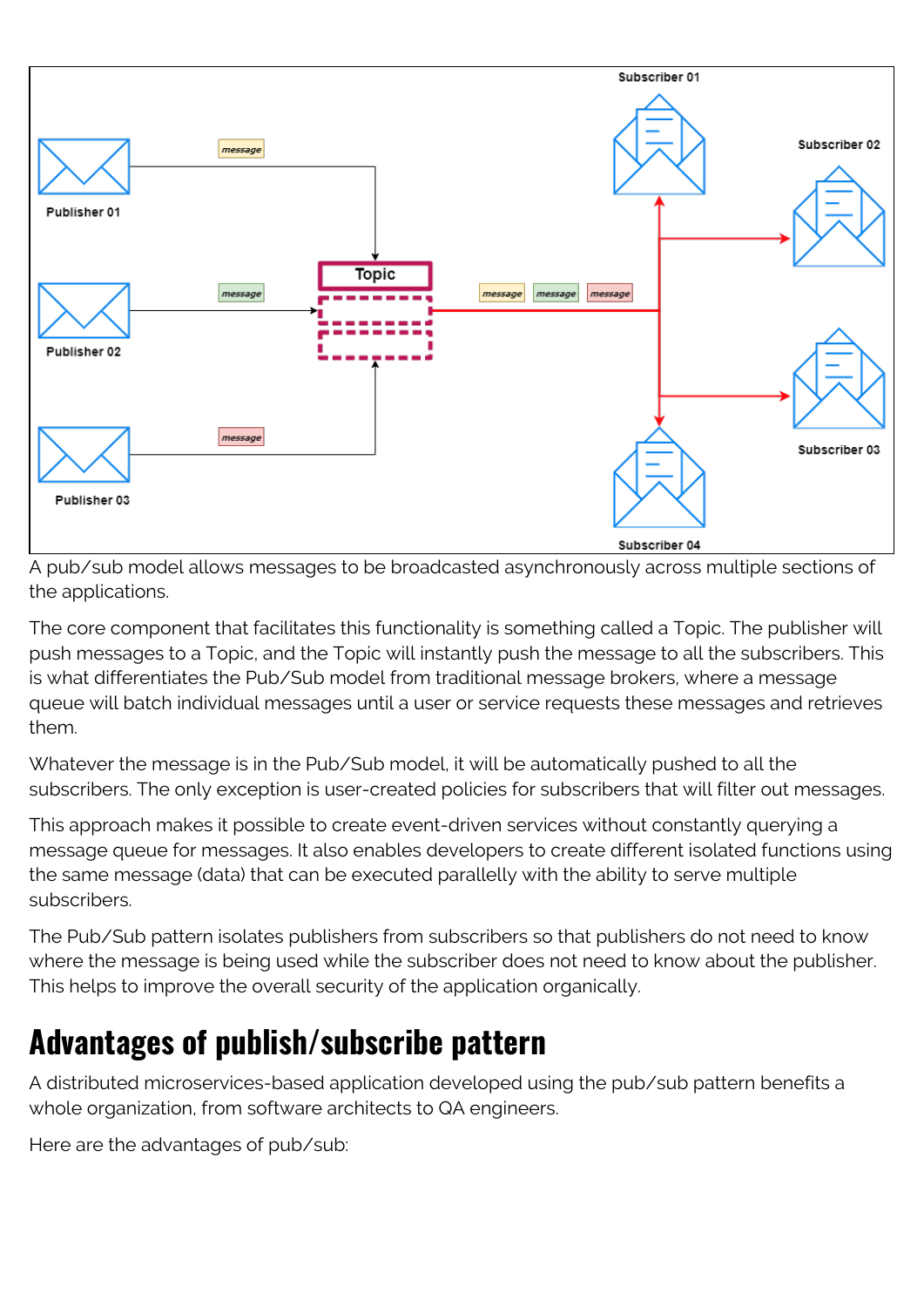### **Decoupled/loosely coupled components**

Pub/Sub allows you to separate the communication and application logic easily, thereby creating isolated components. This results in:

- Creating more modularized, robust, and secure software components or modules
- Improving code quality and maintainability

### **Greater system-wide visibility**

The simplicity of the pub/sub pattern means that users can understand the flow of the application easily.

The pattern also allows creating decoupled components that help us get a bird's eye view of the information flow. We can know exactly where information is coming from and where it is delivered without explicitly defining origins or destinations within the source code.

### **Real-time communication**

Pub/sub delivers messages to subscribers instantaneously with push-based delivery, making it the ideal choice for near real-time communication requirements. This eliminates the need for any polling to check for messages in queues and reduces the delivery latency of the application.

# **Ease of development**

Since pub/sub is not dependent on [programming language,](https://blogs.bmc.com/blogs/programming-languages/) protocol, or a specific technology, any supported message broker can be easily integrated into it using any programming language. Additionally, Pub/Sub can be used as a bridge to enable communications between components built using different languages by managing inter-component communications.

This leads to easy integrations with external systems without having to create functionality to facilitate communications or worry about security implications. We can simply publish a message to a topic and let the external application subscribe to the topic, eliminating the need for direct interaction with the underlying application.

# **Increased scalability & reliability**

This messaging pattern is considered elastic—we do not have to pre-define a set number of publishers or subscribers. They can be added to a required topic depending on the usage.

The separation between communication and logic also leads to easier troubleshooting as developers can focus on the specific component without worrying about it affecting the rest of the application.

Pub/sub also improves the scalability of an application by allowing to change message brokers architecture, filters, and users without affecting the underlying components. With pub/sub, a new messaging implementation is simply a matter of changing the topic if the message formats are compatible even with complex architectural changes.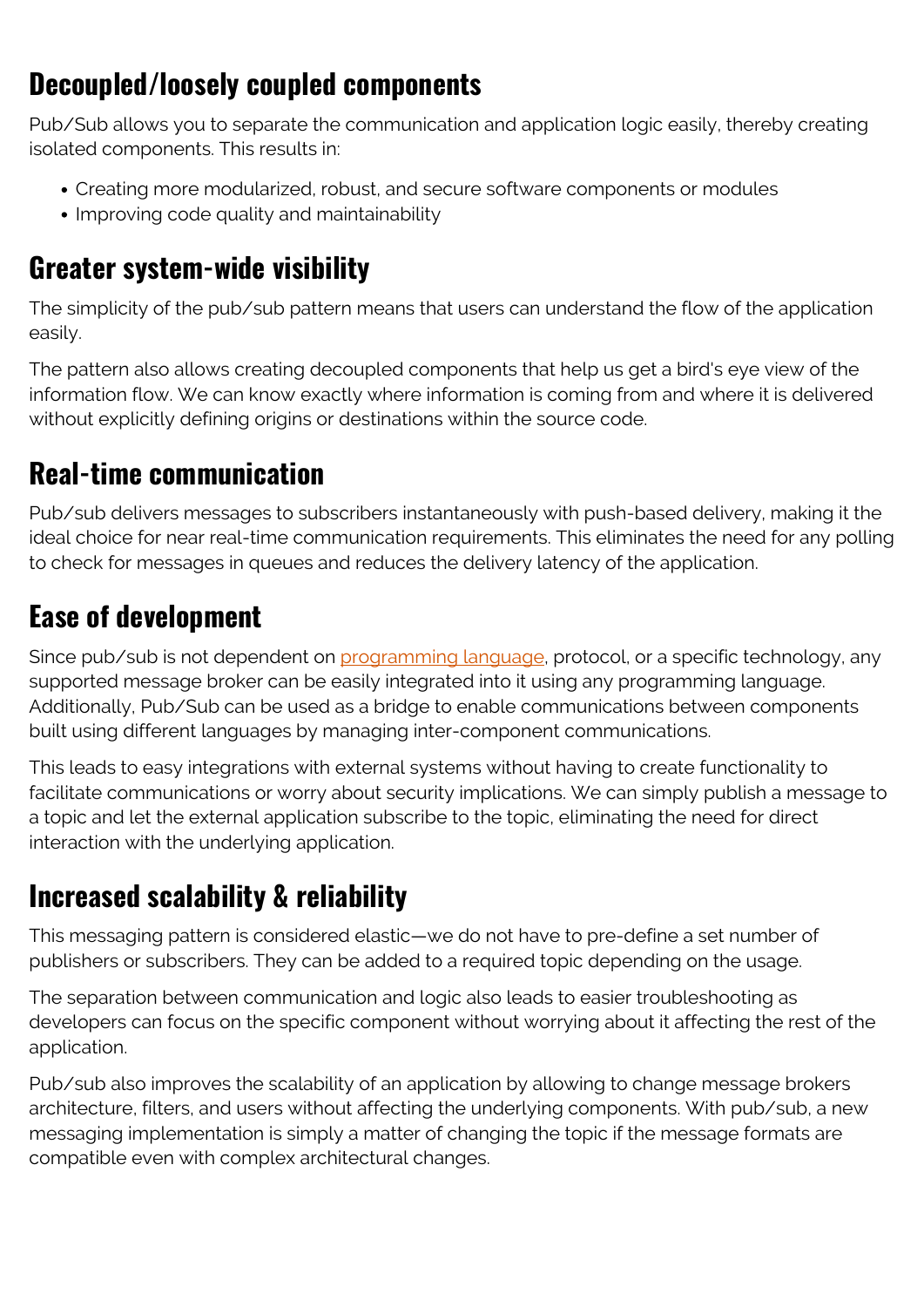# **Testability improvements**

With the modularity of the overall application, tests can be targeted towards each module, creating a more streamlined testing pipeline. This drastically reduces the test case complexity by targeting tests for each component of the application.

The pub/sub pattern also helps to easily understand the origin and destination of the data and the information flow. It is particularly helpful in testing issues related to:

- Data corruption
- Formatting
- Security

# **Disadvantages of pub/sub pattern**

Pub/Sub is a robust messaging service, yet it is not the best option for all requirements. Next, let's look briefly at some shortcomings of this pattern.

#### **Unnecessary complexity in smaller systems**

Pub/sub needs to be properly configured and maintained. Where scalability and a decoupled nature are not vital factors to your app, implementing Pub/Sub will be a waste of resources and lead to unnecessary complexity for smaller systems

### **Media streaming**

Pub/sub is not suitable when dealing with media such as audio or video as they require smooth [synchronous streaming](https://blogs.bmc.com/blogs/data-streaming/) between the host and the receiver. Because it does not support synchronous end-to-end communications, pub/sub messaging is ill-suited for:

- Video conferencing
- VOIP
- General media streaming applications

# **Use cases for publish/subscribe messaging**

So, when is the right time to use pub/sub?

The Pub/Sub pattern can be used across different industries to facilitate real-time and distributed communications. For instance, [automation](https://blogs.bmc.com/blogs/it-automation/) is a key area that benefits from this pattern.

The following sections describe common use cases of Pub/Sub.

# **IoT (Internet of Things)**

With smart devices, we need a reliable and efficient way to gather and distribute information. A control node or server can publish updates that will be automatically delivered to all the subscribed [IoT devices](https://blogs.bmc.com/blogs/iot-internet-of-things/).

End-user IoT devices can also act as publishers and publish notifications, sensor information, etc., to the cloud, which will then be notified to the user.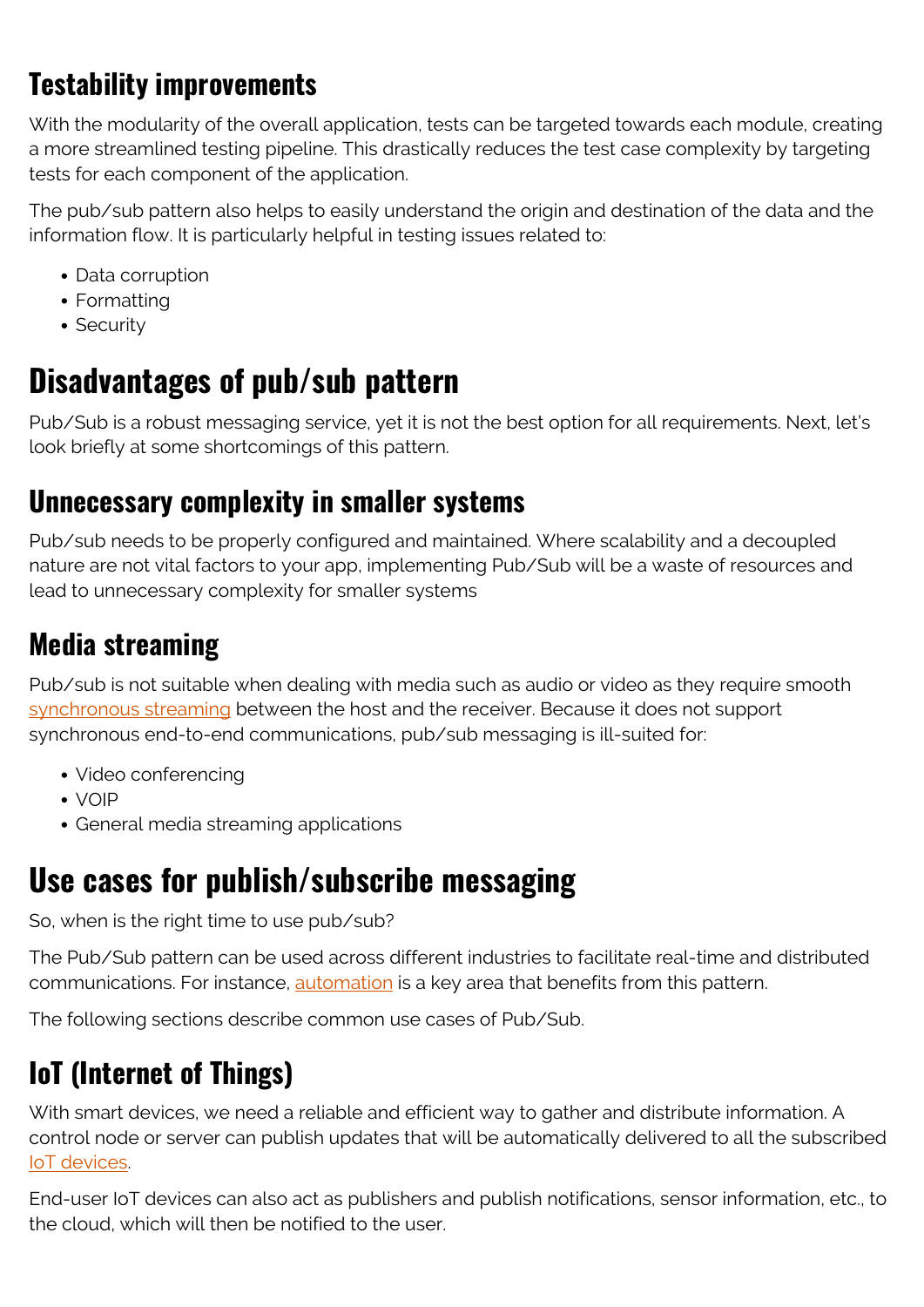### **System monitoring & event notifications**

Pub/sub allows users to create topics to gather system information and push them to visualization and notification frontends.

This is highly useful when dealing with large-scale deployments:

- 1. Messages can be categorized into different topics.
- 2. All servers or services can publish the data to these common topics without the need for separate notification pipelines.

We can extend this functionality further by subscribing maintenance or management functions to a topic. For example, if a server reports an error, it will trigger a function to automatically replace that server.

#### **Database backup & replication**

It's essential to make backups with multiple databases spread across different technologies and vendors. We can configure periodic backups or snapshots using cron jobs.

However, suppose that we need to move these backups to different regions or cloud storage. In that case, we can use Pub/Sub messaging to create a pipeline that will push a message informing of completed backup. Then, a subscribed function will use that message as the trigger to start the migration or copy process.

#### **Log management**

Pub/Sub can act as the go-between to aggregate and distribute logs. We can collect logs from multiple locations and push them to subscribed services like elastic search or simply store them across different designations.

Logs can be filtered by issues, audit trails, notification, background tasks, etc., and direct to different subscribers, enabling proper [log management.](https://blogs.bmc.com/blogs/siem-vs-log-management-whats-the-difference/)

# **Pub/sub messaging services**

There are multitudes of Pub/Sub messaging services, from dedicated message brokers to cloud offerings. Following is a list of some common Pub/Sub services.

- **Apache Kafka**. Developed by Apache, [Kafka](https://blogs.bmc.com/blogs/working-streaming-twitter-data-using-kafka/) has robust Pub/Sub messaging features with message logs.
- **Faye.** Simple Pub/Sub service designed to power web applications with servers designed for NodeJS and Ruby.
- **Redis.** This is one of the [most popular message brokers](https://blogs.bmc.com/blogs/redis-basics/) with support for both traditional message queues as well as pub/sub pattern implementations.
- **Amazon SNS.** The Amazon Simple Notification Service is a fully managed service that offers Pub/Sub messages.
- **Google Pub/Sub.** GCP offering for pub/sub messaging service implementation.
- **Azure Service Bus.** A robust messaging service (MaaS) solution that offers Pub/Sub pattern.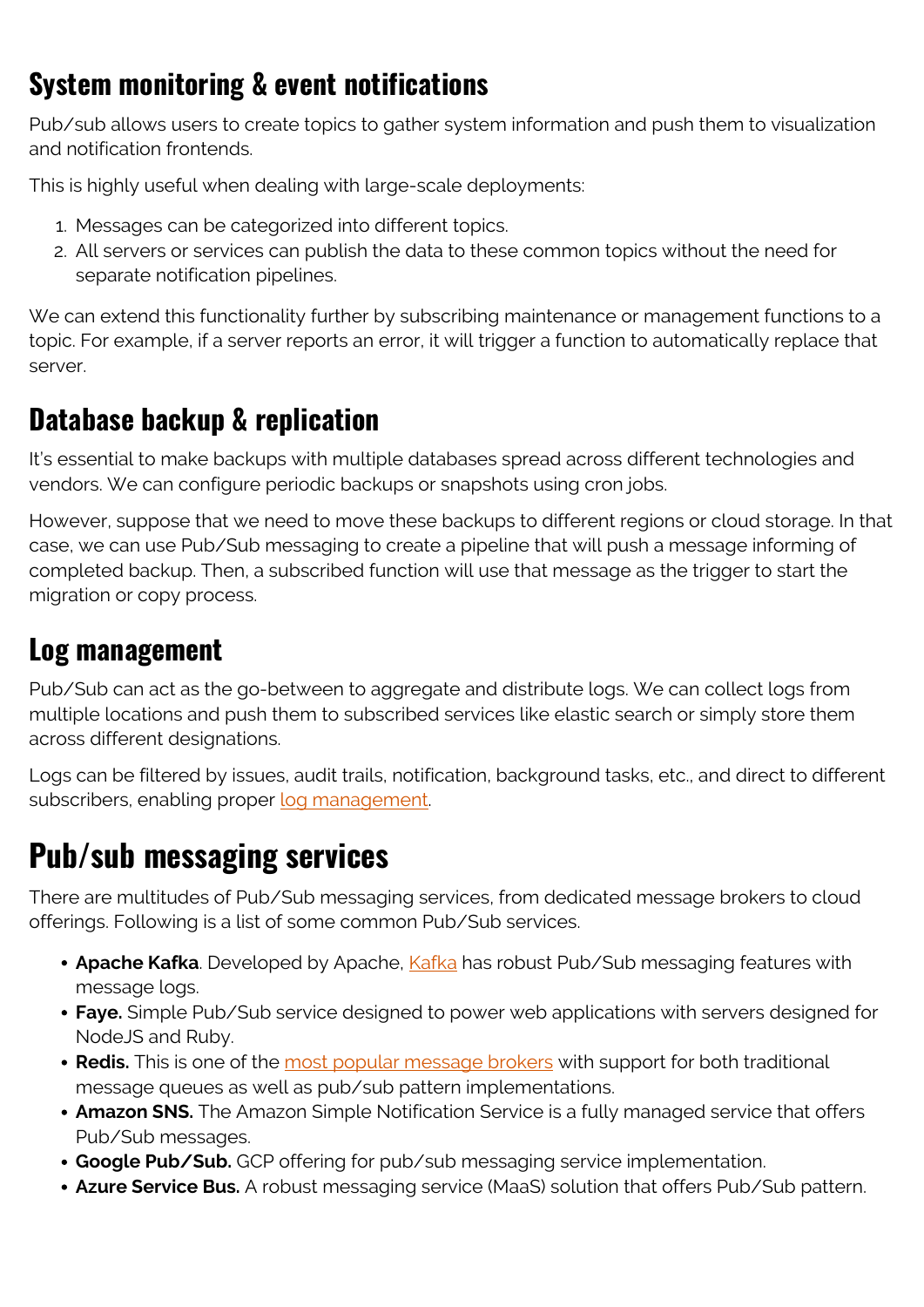# **Simple example: Publish/subscribe messaging**

Since we now understand the Pub/Sub concepts, let's look at a simple workflow using Google Pub/Sub. It will publish a message to a topic and trigger a subscribed [Google function](https://blogs.bmc.com/blogs/google-cloud-functions/) to print the pushed message.

#### **Step 1. Creating the topic**

The first step is to create a Topic in Google Pub/Sub so that we can publish messages to that topic.

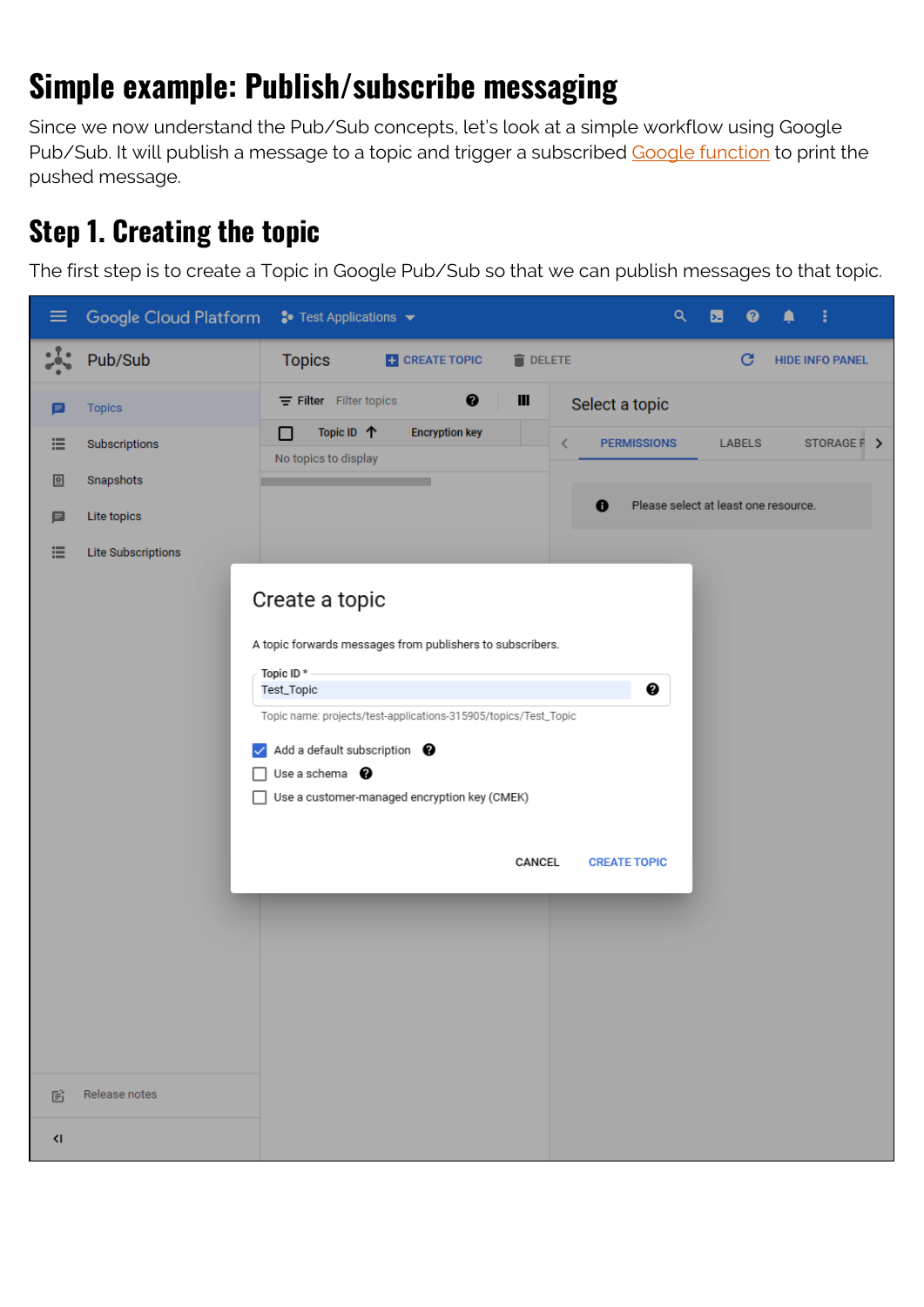## **Step 2. Set up the trigger**

Navigate inside the created topic (Test\_Topic) and click on the "Trigger Google Function" option. It will let you create a Google Function with the created topic as the trigger.



#### **Step 3. Create the Google function (print\_message\_pubsub\_test)**

The first screen lets you name the Google function and set up the topic as the trigger. We will be using [Python](https://blogs.bmc.com/blogs/python-tooling/) to create the function that simply captures the pushed data and send them to Webhook.site.

Also, we'll be utilizing the requests library to create a POST request to send the data.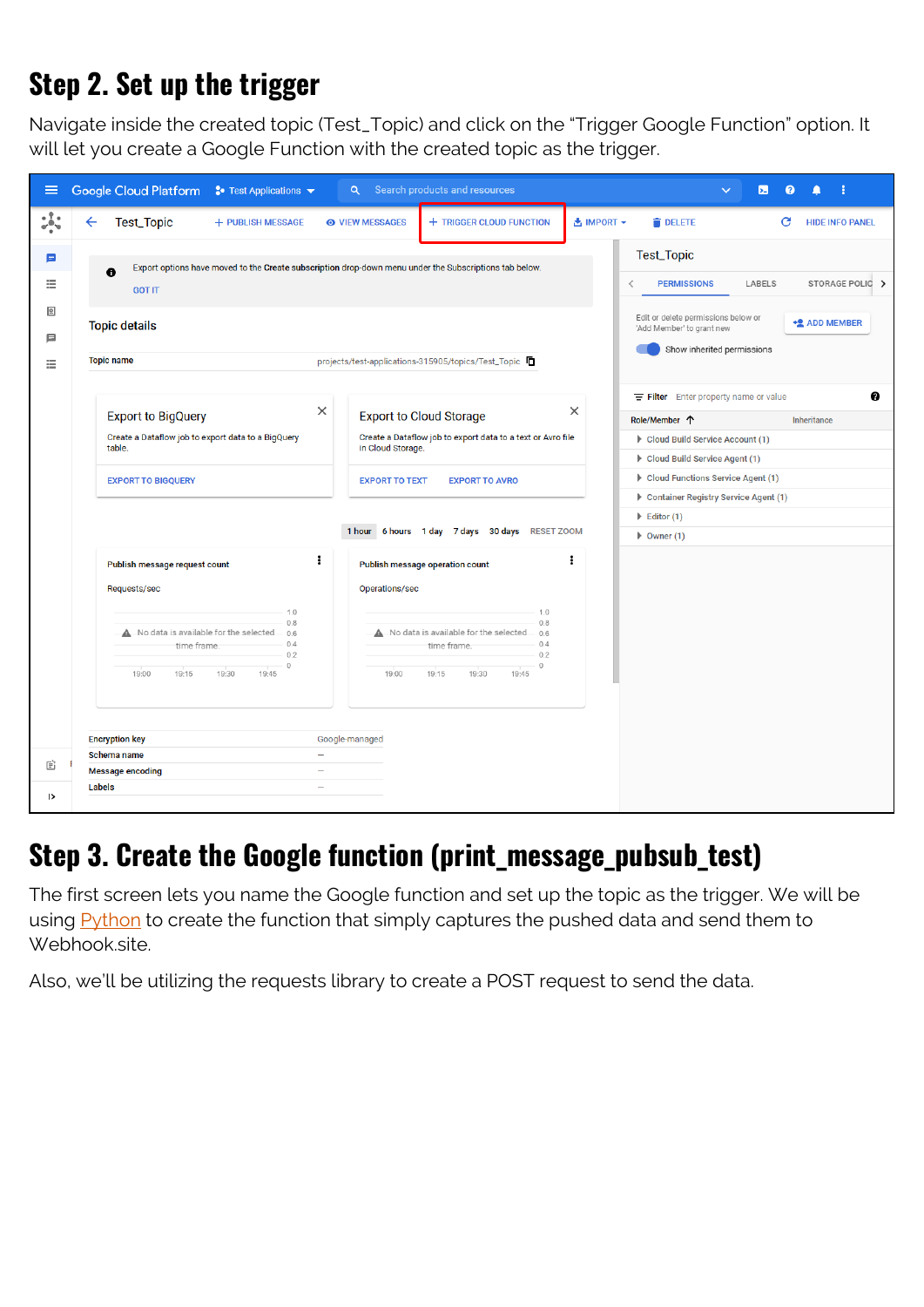| Google Cloud Platform S Test Applications v<br>$\equiv$                                                                                                                                                                                                                                                                                                                                                               | Q | $\overline{\mathbf{z}}$ | $\bullet$ | ٠ | ŧ |  |
|-----------------------------------------------------------------------------------------------------------------------------------------------------------------------------------------------------------------------------------------------------------------------------------------------------------------------------------------------------------------------------------------------------------------------|---|-------------------------|-----------|---|---|--|
| $(\cdot \cdot)$<br><b>Cloud Functions</b><br>Create function from prototype<br>$\leftarrow$                                                                                                                                                                                                                                                                                                                           |   |                         |           |   |   |  |
| Configuration - 2 Code<br>-1                                                                                                                                                                                                                                                                                                                                                                                          |   |                         |           |   |   |  |
| <b>Basics</b><br>Function name *<br>❸<br>print_message_pubsub_test<br>Region<br>us-central1<br>❷<br><b>Trigger</b><br><b>※ Cloud Pub/Sub</b><br><b>Trigger type</b><br>Cloud Pub/Sub<br>▼<br>Select a Cloud Pub/Sub topic * -<br>projects/test-applications-315905/topics/Test_Topic<br>▼<br>Retry on failure <sup>9</sup><br><b>CANCEL</b><br><b>SAVE</b><br>RUNTIME, BUILD AND CONNECTIONS SETTINGS<br>$\checkmark$ |   |                         |           |   |   |  |
| <b>NEXT</b><br><b>CANCEL</b>                                                                                                                                                                                                                                                                                                                                                                                          |   |                         |           |   |   |  |

Cloud function code block: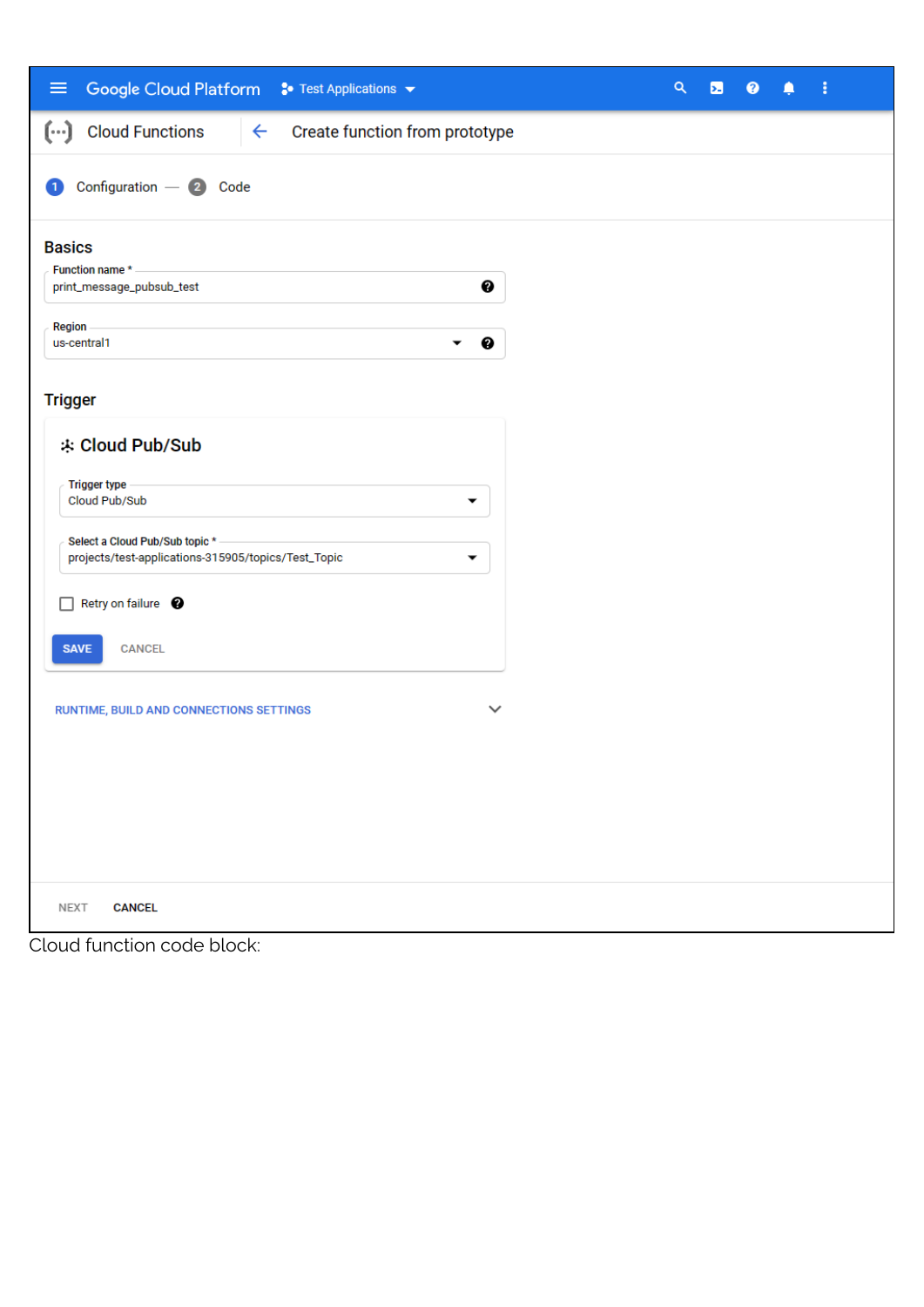

```
import base64
import requests
```

```
def get quote(event, context):
    # Decode the Message Data
    message = base64.b64decode(event).decode('utf-8')
    # Create Request
    url = "https://webhook.site/xxxxxxx-xxxx-xxxx-xxxx-739c28ebd7ad"
   request headers = {"Content-type": "application/json"}
   request data = {"quote": message}
   response = requests.post(url, data=request data, headers=request headers)
    # Print Response
    print(response.status_code)
    print(response.text)
```
Once the function is deployed successfully, you will notice that it indicates the Test\_Topic as the trigger for the function.

| Е |   | Google Cloud Platform $\bullet$ Test Applications $\bullet$ |             |                        | <b>Q</b> Search products and resources |                         | $\checkmark$             | <b>E</b> 0               | . 0. :         |
|---|---|-------------------------------------------------------------|-------------|------------------------|----------------------------------------|-------------------------|--------------------------|--------------------------|----------------|
|   |   | <b>Cloud Functions</b><br><b>Functions</b>                  |             | <b>CREATE FUNCTION</b> | CREFRESH                               |                         |                          |                          |                |
|   |   | $\equiv$ Filter Filter functions                            |             |                        |                                        |                         |                          |                          | Ш<br>0         |
|   | c | Name 个                                                      | Region      | <b>Trigger</b>         | Runtime                                | <b>Memory allocated</b> | <b>Executed function</b> | <b>Last deployed</b>     | Authentication |
|   | ✅ | print_message_pubsub_test                                   | us-central1 | Topic:<br>Test_Topic   | Python 3.8                             | <b>256 MiB</b>          | get_quote                | 16 Jul 2021,<br>21:13:56 |                |
|   |   |                                                             |             |                        |                                        |                         |                          |                          |                |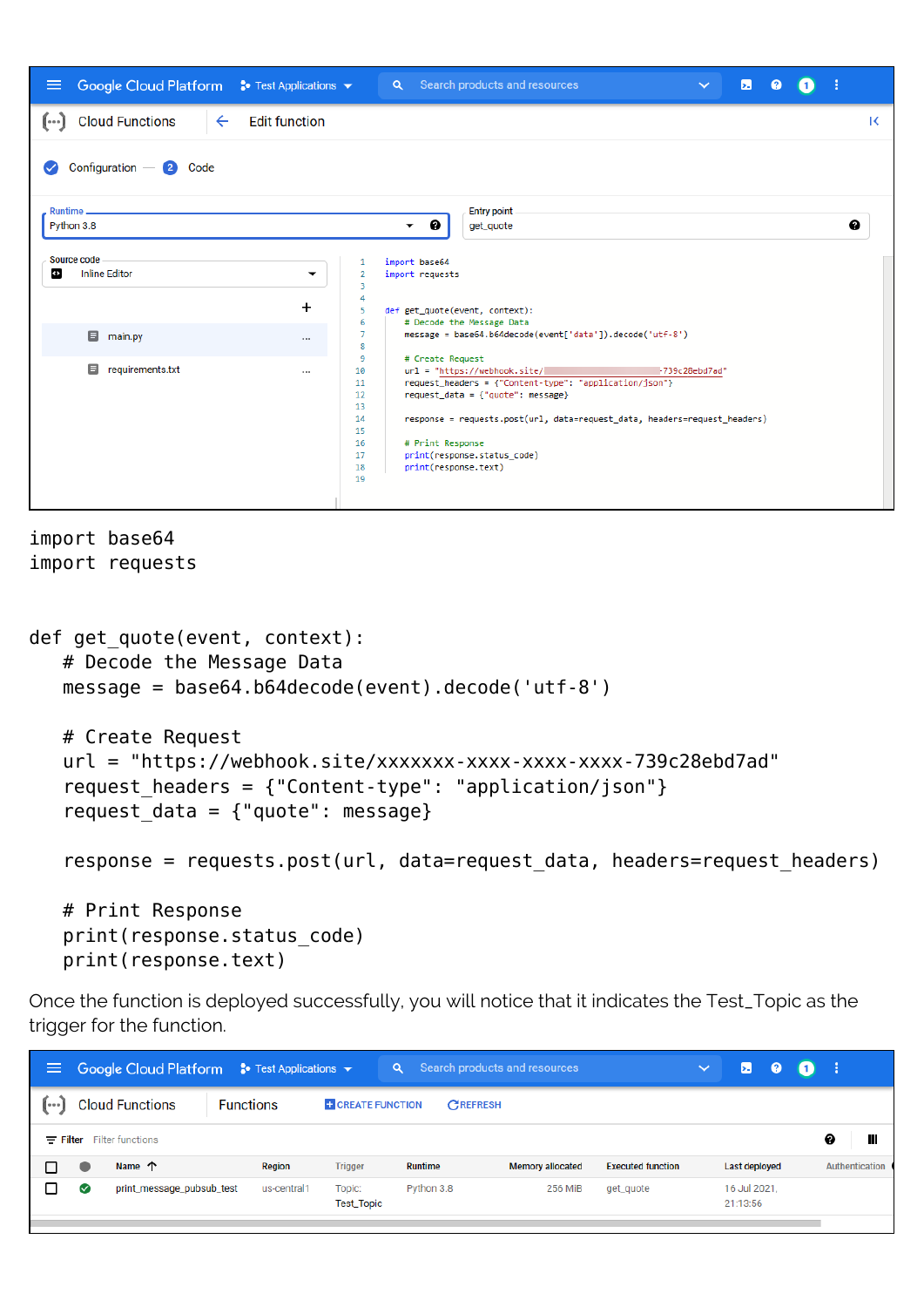### **Step 4. Set up the publisher**

In this step, let's create a simple Python program to act as the publisher.

We will utilize the google cloud pubsub\_v1 library to create a Publisher client and get a random inspirational quote from quotable.io. Then we will publish a concatenated string of the author and quote to the topic (Test\_Topic)

message\_publish.py

```
from google.oauth2 import service account
from google.cloud import pubsub_v1
import requests
# Create Authentication Credentials
project id = "test-applications-xxxxx"topic_id = "Test_Topic"
gcp_credentials =
service account.Credentials.from service account file('test-applications-
xxxx-xxxxxxxxxx.json')
# Create Publisher Client
publisher = pubsub v1.PublisherClient(creditials=qcp credentials)topic path = publisher.topic path(project id, topic id)
# Get a Random Quote
response = requests.get("https://api.quotable.io/random")
json response = response.json()
message = f''{json response} - {json response}"
# Publish the Message
data = message.encode("utf-8")
future = publisher.publish(topic_path, data)
# Print Result
print(f"Published messages to {topic path} - {future.result()}.")
```
That's it! We've successfully configured the messaging pipeline. When we run the "message\_publish" script, it will publish the data to the Test\_Topic and trigger the Google Cloud Function (print\_message\_pubsub\_test), which will send the data to the Webhook site.

We can see the messages published to the topic within the Pub/Sub topic.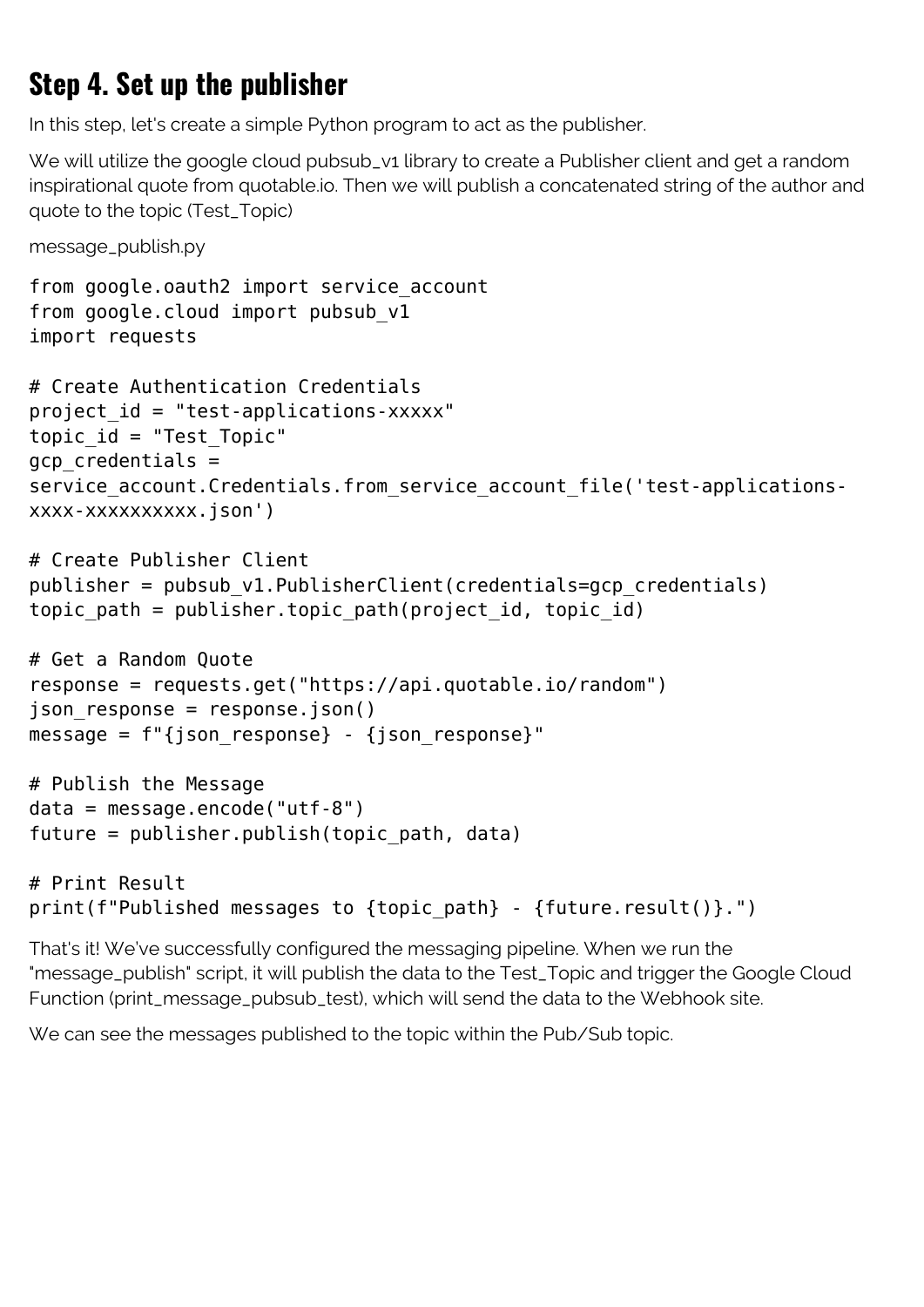| $\equiv$ | Google Cl        | Messages                                                |                       |                                                                                                                                                                                                                                                                                                                     |    |       |             |  |  |  |
|----------|------------------|---------------------------------------------------------|-----------------------|---------------------------------------------------------------------------------------------------------------------------------------------------------------------------------------------------------------------------------------------------------------------------------------------------------------------|----|-------|-------------|--|--|--|
|          | Тe               |                                                         |                       |                                                                                                                                                                                                                                                                                                                     |    |       |             |  |  |  |
|          |                  |                                                         |                       | To view messages published to this topic, select or create (recommended for testing) a Pull subscription.                                                                                                                                                                                                           |    |       |             |  |  |  |
| EI       | 0                | Select a Cloud Pub/Sub subscription *<br>projects/test- |                       | /subscriptions/Test_Topic-sub                                                                                                                                                                                                                                                                                       |    |       |             |  |  |  |
| ≡        |                  |                                                         |                       |                                                                                                                                                                                                                                                                                                                     |    |       |             |  |  |  |
| ▣        |                  | $\theta$                                                |                       | Click Pull to view messages and temporarily delay message delivery to other subscribers.<br>Select Enable ACK messages and then click ACK next to the message to permanently prevent message delivery to other subscribers. Only a few messages will                                                                |    |       |             |  |  |  |
| 目        | <b>Topic d</b>   |                                                         |                       | be pulled at a time. Click Pull again to retrieve more messages from the backlog. Use this option cautiously in production environments. If you miss the<br>acknowledgement deadline (10 seconds), the message will be sent again if no other subscribers of this subscription acknowledged the message. Learn more |    |       |             |  |  |  |
| 洼        | <b>Topic nam</b> | <b>PULL</b><br>Enable ack messages                      |                       |                                                                                                                                                                                                                                                                                                                     |    |       |             |  |  |  |
|          |                  | ℯ<br>Filter Filter messages                             |                       |                                                                                                                                                                                                                                                                                                                     |    |       |             |  |  |  |
|          | <b>Exp</b>       | <b>Publish time</b>                                     | <b>Attribute keys</b> | <b>Message body</b>                                                                                                                                                                                                                                                                                                 | On | Ack 个 |             |  |  |  |
|          | Creat            | 16 Jul 2021, 20:39:16                                   |                       | Carl Jung - The shoe that fits one person pinches another; there is no recipe for living                                                                                                                                                                                                                            |    | ACK   | $\check{ }$ |  |  |  |
|          |                  | 16 Jul 2021, 21:09:34                                   |                       | Napoleon Hill - Most great people have attained their greatest success just one step                                                                                                                                                                                                                                |    | ACK   | $\check{ }$ |  |  |  |
|          | <b>EXPC</b>      | 16 Jul 2021, 21:14:13                                   |                       | Pablo Picasso - I begin with an idea and then it becomes something else.                                                                                                                                                                                                                                            |    | ACK   |             |  |  |  |
|          |                  | 16 Jul 2021, 21:14:30                                   |                       | Virginia Woolf - Some people go to priests; others to poetry; I to my friends.                                                                                                                                                                                                                                      |    | ACK   |             |  |  |  |
|          |                  | 16 Jul 2021, 21:14:36                                   |                       | Epictetus - It is the nature of the wise to resist pleasures, but the foolish to be a slave to                                                                                                                                                                                                                      |    | ACK   | $\check{ }$ |  |  |  |
|          | Exp              | 16 Jul 2021, 21:14:45                                   |                       | Jean-Paul Sartre - Freedom is what you do with what's been done to you.                                                                                                                                                                                                                                             |    | ACK   |             |  |  |  |
|          | Creat            | 16 Jul 2021, 21:14:52                                   |                       | Walter Lippmann - Where all think alike, no one thinks very much.                                                                                                                                                                                                                                                   |    | ACK   |             |  |  |  |
|          | <b>EXPO</b>      |                                                         |                       |                                                                                                                                                                                                                                                                                                                     |    |       |             |  |  |  |

The logs of the Google cloud function will indicate that the function was triggered.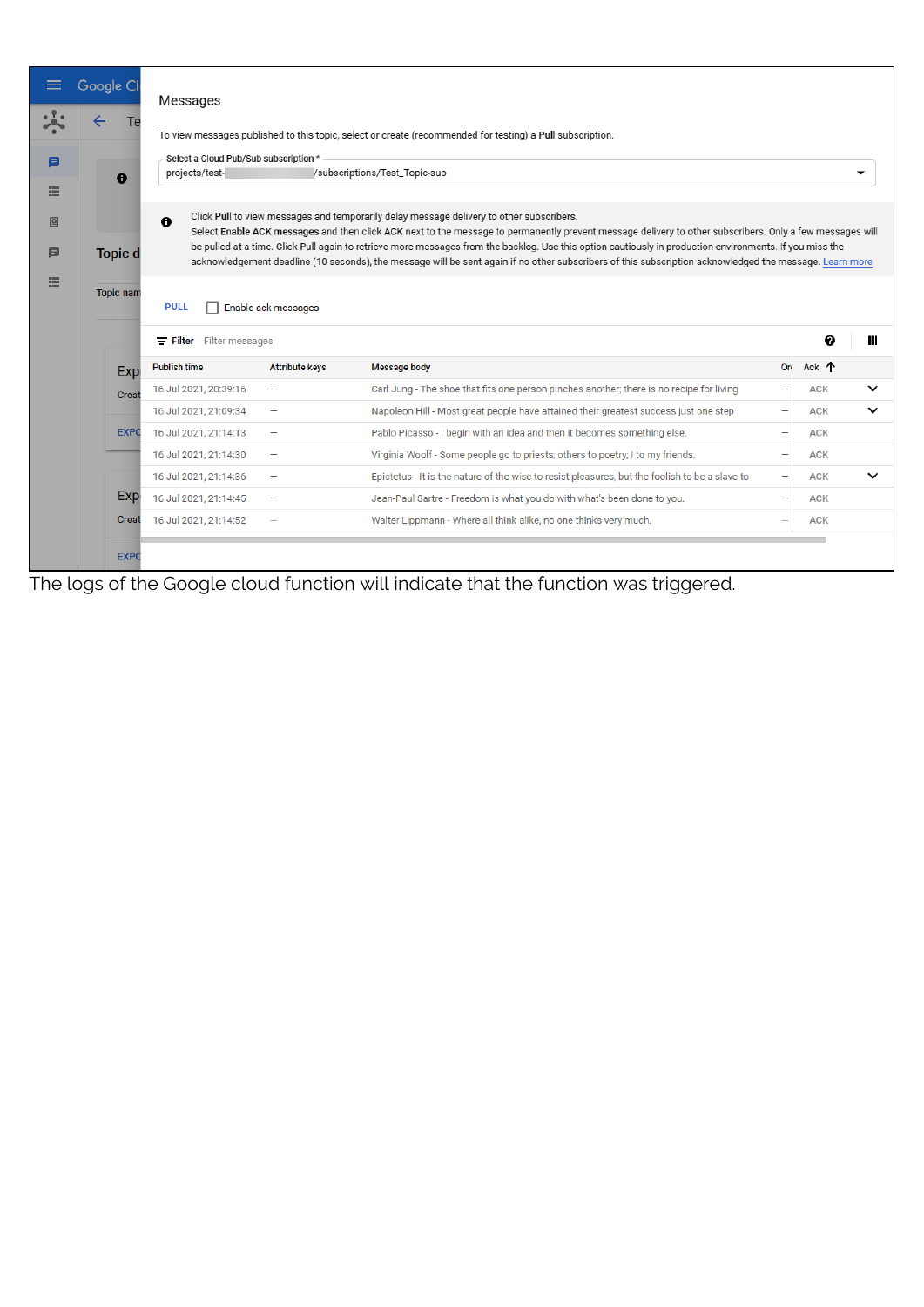| Google Cloud Platform : Test Applications ▼                                                       | Q                                                                                                                        |
|---------------------------------------------------------------------------------------------------|--------------------------------------------------------------------------------------------------------------------------|
| <b>Cloud Functions</b><br><b>Function details</b><br>←<br>$[\cdots]$                              | $\blacktriangleright$ EDIT<br><b>DELETE</b><br><b>TO COPY</b>                                                            |
| print_message_pubsub_test<br>Version 6, deployed at 16 Jul 2021, 21:13:56                         |                                                                                                                          |
| <b>DETAILS</b><br>SOURCE<br><b>METRICS</b><br>VARIABLES                                           | TRIGGER<br><b>PERMISSIONS</b><br><b>LOGS</b><br><b>TESTING</b>                                                           |
| Severity<br><b>Logs</b> Showing 37 messages<br>Default                                            | M<br>Filter Filter logs<br><u>ar aasaanna</u>                                                                            |
|                                                                                                   | 2021-07-16T15:39:39.521062427Z print_message_pubsub_test 8pjs70b5dhmo Function execution took 2973 ms, finished with st  |
| …167-16715:42:24.009623Z Cloud Functions UpdateFunction us-central1:print_message_pubsub_test     |                                                                                                                          |
| md21-07-16T15:43:56.843171Z Cloud Functions UpdateFunction us-central1:print_message_pubsub_test_ |                                                                                                                          |
| 2021-07-16T15:44:14.794712338Z print_message_pubsub_test 4c4jhjtsreuo Function execution started  |                                                                                                                          |
| 2021-07-16T15:44:15.450Z print_message_pubsub_test 4c4jhjtsreuo 200                               |                                                                                                                          |
| 2021-07-16T15:44:15.457074558Z print_message_pubsub_test 4c4jhjtsreuo                             | Function execution took 665 ms, finished with sta                                                                        |
| 2021-07-16T15:44:30.487277841Z print_message_pubsub_test 4c4jydi1gn50                             | Function execution started                                                                                               |
| 2021-07-16T15:44:31.085Z print_message_pubsub_test 4c4jydi1gn50 200                               |                                                                                                                          |
| 2021-07-16T15:44:31.087262121Z print_message_pubsub_test 4c4jydi1gn50                             | Function execution took 601 ms, finished with sta                                                                        |
| 2021-07-16T15:44:37.526701291Z print_message_pubsub_test jxcivhvfxs51                             | Function execution started                                                                                               |
| 2021-07-16T15:44:38.982Z print_message_pubsub_test jxcivhvfxs51 200                               |                                                                                                                          |
| 2021-07-16T15:44:38.984629574Z print_message_pubsub_test jxcivhvfxs51                             | Function execution took 1460 ms, finished with st                                                                        |
| 2021-07-16T15:44:45.424777351Z print_message_pubsub_test jxci3gspvw0l                             | Function execution started                                                                                               |
| 2021-07-16T15:44:45.970Z print_message_pubsub_test jxci3gspvw01 200                               |                                                                                                                          |
| 2021-07-16T15:44:45.970995666Z print_message_pubsub_test jxci3gspvw0l                             | Function execution took 547 ms, finished with sta                                                                        |
|                                                                                                   | Function execution started                                                                                               |
| 2021-07-16T15:44:53.104150056Z print_message_pubsub_test jxciifjolq9t                             |                                                                                                                          |
| 2021-07-16T15:44:53.562Z print_message_pubsub_test jxciifjolq9t 200                               |                                                                                                                          |
|                                                                                                   | 2021-07-16T15:44:53.563373097Z print_message_pubsub_test jxciifjolq9t Function execution took 460 ms, finished with sta… |
| No newer entries found matching current filter.                                                   |                                                                                                                          |

Finally, we can see all the messages that were received by the Webhook.site as shown below.